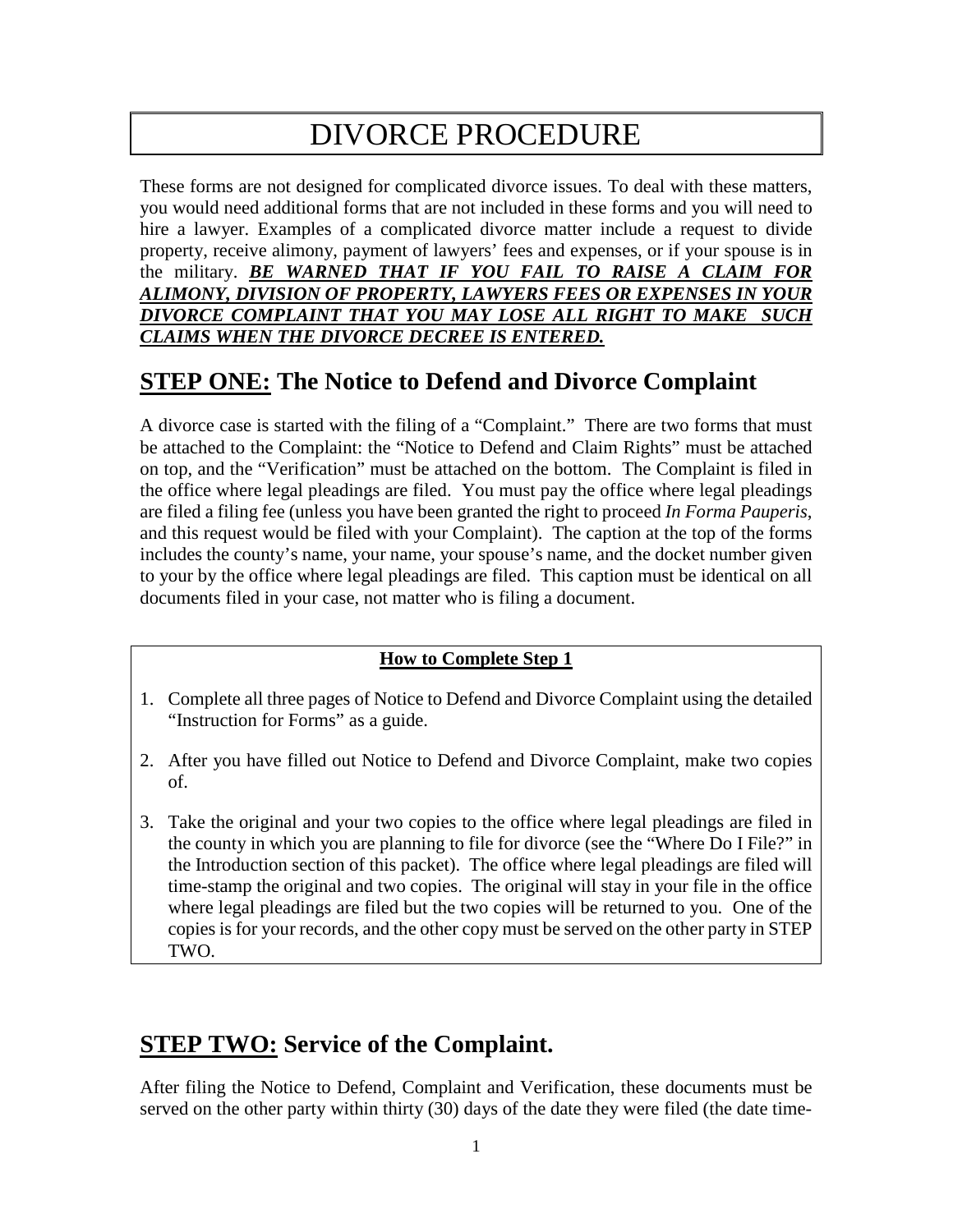stamped on the document). If the other party does not live in Pennsylvania, the time requirement is extended to ninety (90) days. If service is not completed within 30 days of the date of filing, the Complaint must be reinstated using Praecipe, and re-served. Service of the Notice to Defend, Complaint and Verification must be made either by Personal Service, by Acceptance of Service, or by regular and Certified Mail return receipt requested, restricted delivery:

What if Service isn't made in time? - If you were unable to successfully serve the other party within 30 days (or within 90 days if the other party does not live in Pennsylvania), then you must complete and file the Praecipe to Reinstate the Complaint. The date you file this Praecipe re-starts the clock for service, and you will have another 30 days to serve the other party (or 90 days if the other party does not live in Pennsylvania). For example, if you file the Praecipe to Reinstate the Complaint on January 1st, then you must serve the other party by January 31st.

#### **How to complete Step 2**

1. Decide how you are going to serve the other party. Next, determine which form you will need, fill in the caption exactly as it appears on Notice to Defend and Divorce Complaint, and follow the following instructions:

Form 3a: Acceptance of Service - Give the other party Notice to Defend and Divorce Complaint. After being given Notice to Defend and Divorce Complaint, the other party signs the Affidavit of Acceptance of Service, Form 3a, stating that he/she has received a copy of Notice to Defend and Divorce Complaint.

#### -OR-

**Form 3b: Service by Mail -** Mail Notice to Defend and Divorce Complaint to the other party by regular and certified mail, return receipt requested, restricted delivery (the post office can assist you in mailing a document by certified mail). You must complete the Affidavit of Service by Mail, Form 3b, stating that you have mailed your spouse the required forms by certified mail. You must also attach the green card receipt received from the post office (make a photocopy of this green card for your records, and file the original by attaching it to Form 3b). If the certified mail is returned unclaimed, another form of service must be used.

#### $-OR$

**Form 3c: Personal Service** – An adult, other than you, a relative of yours, or an employee, co-worker of yours, may personally hand Notice to Defend and Divorce Complaint to the other party (such as the Sheriff, private courier service, or any reliable third party). The person who hands the papers to your spouse must sign a completed Affidavit of Service by Personal Service, Form 3c.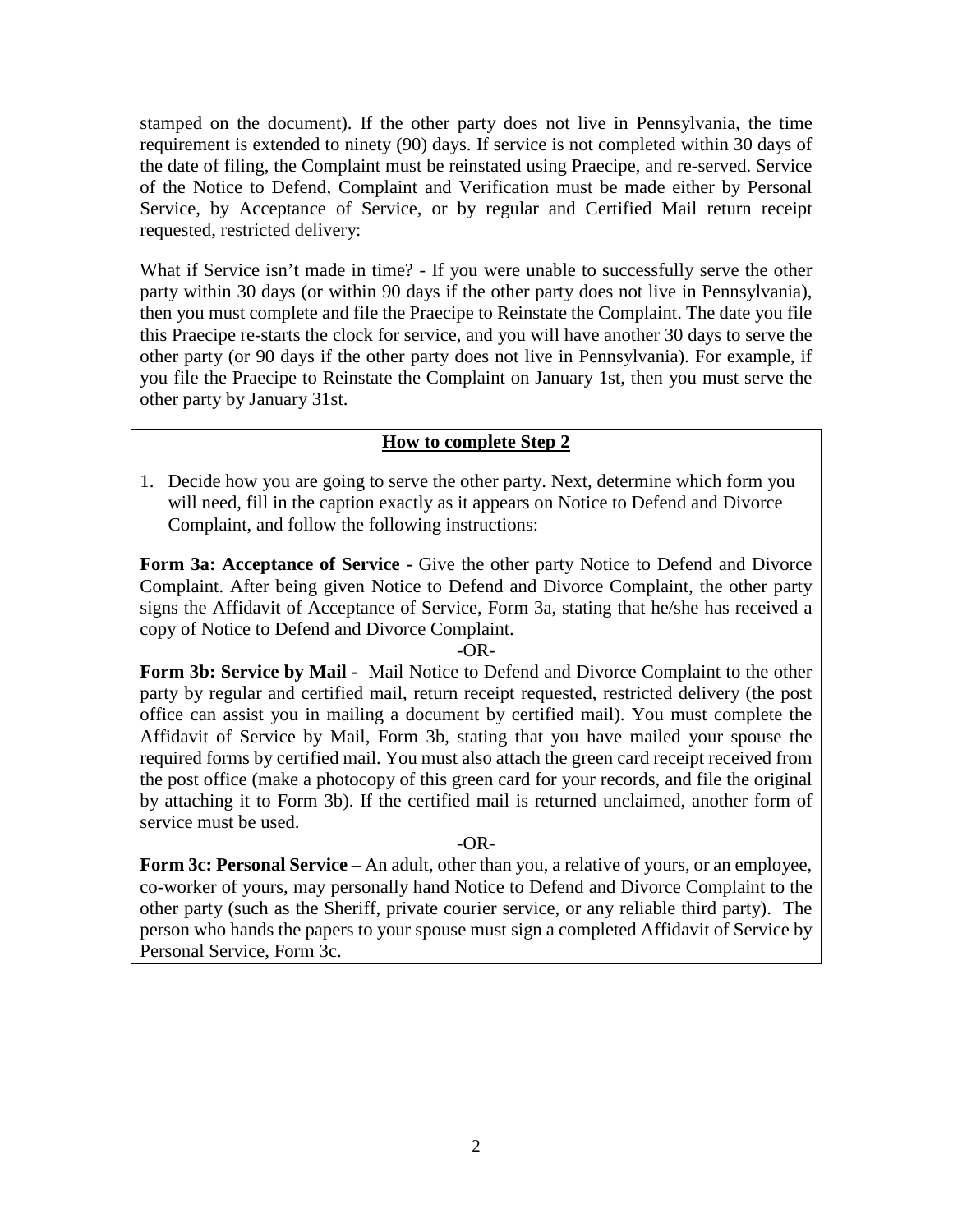- 2. After you have completed either Form 3a, 3b, or 3c (whichever method you chose to serve the other party), make one copy.
- 3. File either Form 3a, 3b, or 3c (whichever method you chose to serve the other party) with the office where legal pleadings are filed. Take the original and one copy to the office where legal pleadings are filed and have each document time-stamped. The original will stay in the file in the office where legal pleadings are filed and the copy will be returned to you for your records.
- 4. If you are having trouble completing service, you may file a Praecipe to Reinstate the Complaint, as many times as you need. The clock starts from the day it is time-stamped in the office where legal pleadings are filed. If you continue to have problems completing service, it is recommended that you speak to an attorney. You may not proceed until proper service has been made.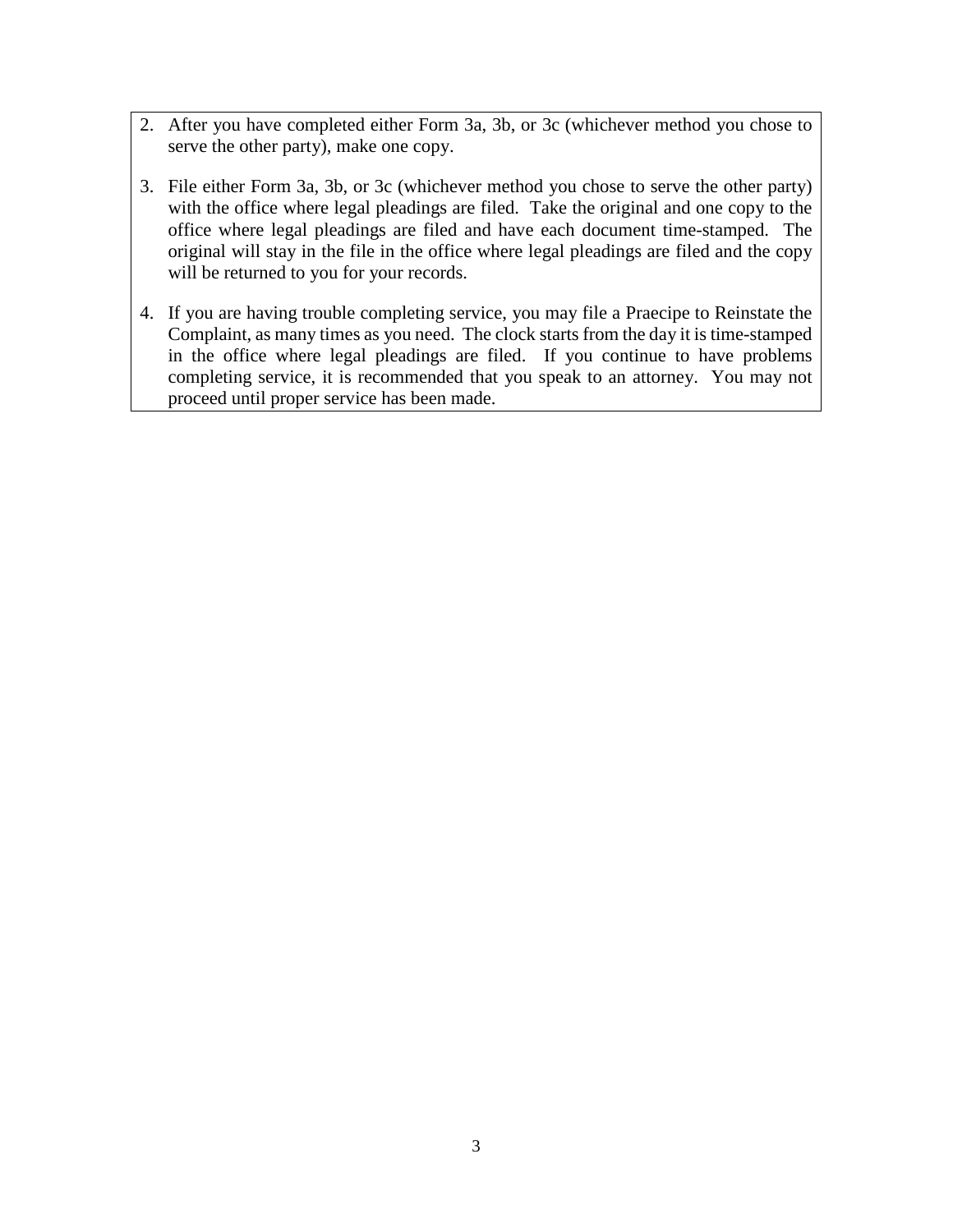**IF YOUR SPOUSE CONSENTS TO THE DIVORCE, FOLLOW THE STEPS FOR A 3301(c)(1) DIVORCE ON PAGES 5 - 9.**

**IF YOUR SPOUSE HAS BEEN CONVICTED OF COMMITTING A "PERSONAL INJURY CRIME" AGAINST YOU, YOU MAY PROCEED UNDER SECTION 3301 (c) (2) OF THE DIVORCE CODE. SEE PAGEs 10-12.**

**IF YOUR SPOUSE DOES NOT CONSENT TO THE DIVORCE, FOLLOW THE STEPS FOR A 3301(d) DIVORCE ON PAGES 10 -13.**

**YOU SHOULD REVIEW THE OPTIONAL FORMS LOCATED ON PAGES 14–15 OF THIS DOCUMENT.**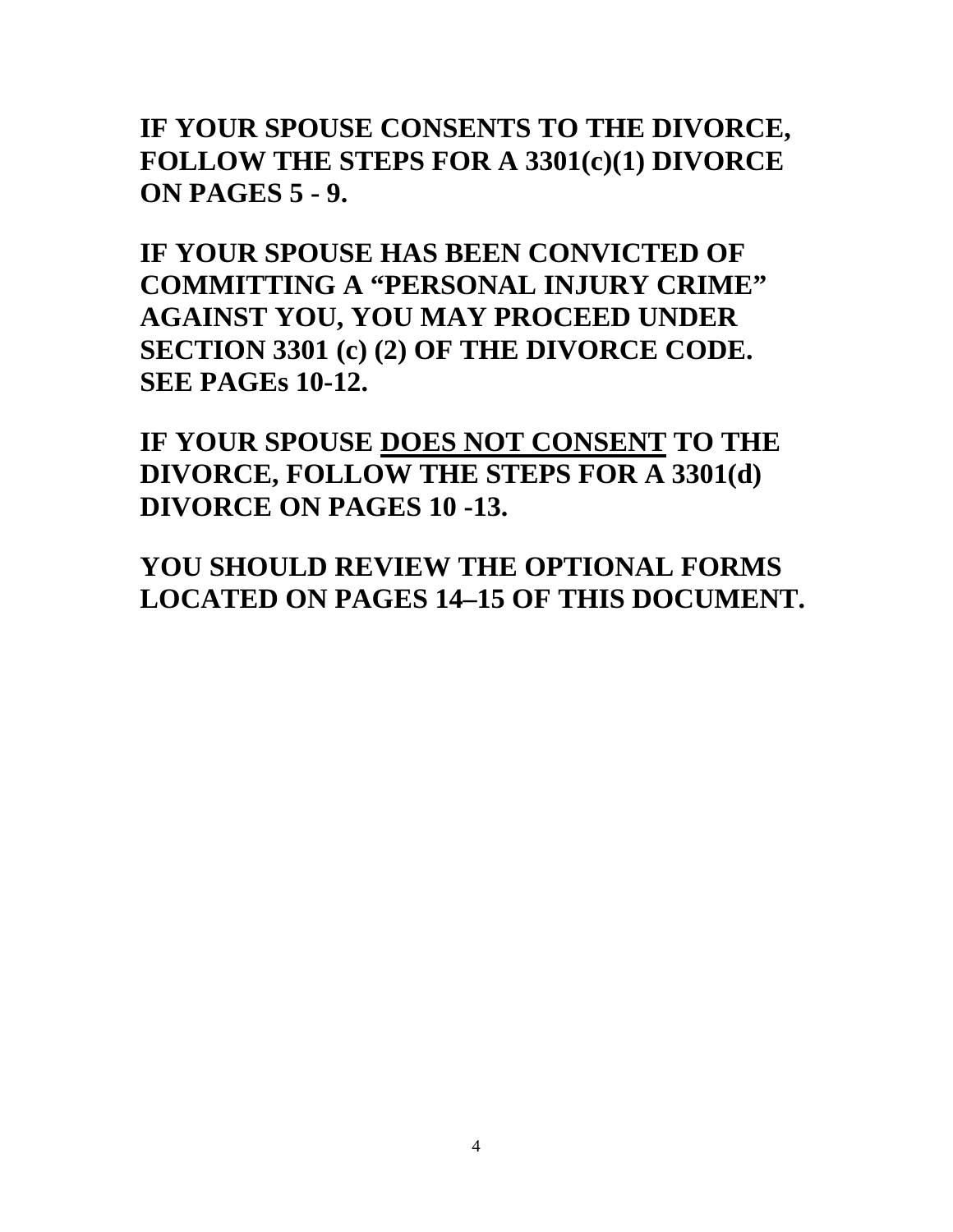## **HOW TO PROCEED WITH A 3301(c)(1) CONSENT DIVORCE:**

### **STEP THREE: Wait 90 Days from the Date the Notice to Defend and Divorce Complaint were Served.**

The Pennsylvania Rules of Civil Procedure require both parties to wait ninety (90) days from the service of the Complaint before filing the consent forms.

#### **How to Complete Step 3**

You must wait ninety (90) calendar days from the date Notice to Defend and Divorce Complaint is **served** (see Step Two). The date Defendant is served is Day 1 of 90.

It is vital that you complete service of Notice to Defend and Divorce Complaint. Once you have served Notice to Defend and Divorce Complaint, you must wait ninety (90) days before you can file the 3301(c)(1) Affidavit of Consents.

### **STEP FOUR: Affidavit of Consent and EITHER Waiver of Notice or Notice of Intention to Request Entry of Section 3301(c) Divorce Decree**.

Affidavit of Consent: After ninety (90) days have passed from the date the Complaint was served upon the other spouse and both parties agree to the divorce, both parties may file an Affidavit of Consent, declaring that they consent to the divorce. **The Affidavit of Consent must be filed within thirty (30) days after it is signed and dated.** If the parties do not file their Affidavit of Consent within thirty days of the date it was signed, the Affidavit of Consent must be re-signed and re-filed.

Notice of Intention OR Waiver of Notice: In addition to signing and filing an Affidavit of Consent, each party could sign and file a Waiver of Notice, OR, either party could mail the other party a Notice of Intention to File the Praecipe to Transmit Record Under Section  $3301(c)(1)$  of the Divorce Code. If both parties sign and file a Waiver of Notice, then either party may immediately file a Praecipe to Transmit Record and have the file go to a Judge. However, if one party mailed the other party a Notice of Intention to File the Praecipe to Transmit Record Under Section  $3301(c)(1)$  of the Divorce Code, then twenty (20) days must pass before you may file the Praecipe to Transmit Record.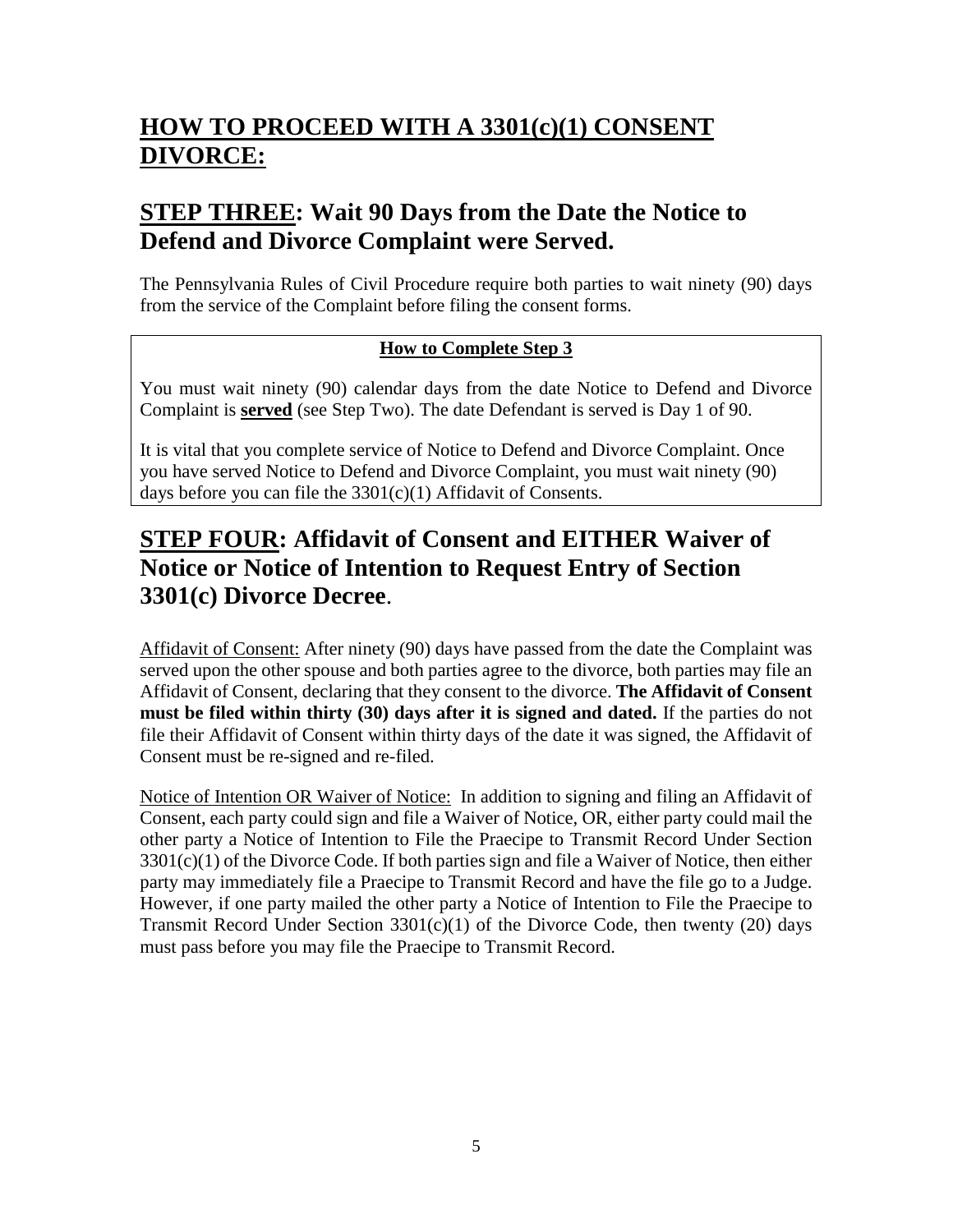| <b>How to Complete Step 4</b>                                                                                                                                                                                                                                                                                                                                                   |           |                                                                                                                                                                                                                                                                                                                                                                                                        |  |
|---------------------------------------------------------------------------------------------------------------------------------------------------------------------------------------------------------------------------------------------------------------------------------------------------------------------------------------------------------------------------------|-----------|--------------------------------------------------------------------------------------------------------------------------------------------------------------------------------------------------------------------------------------------------------------------------------------------------------------------------------------------------------------------------------------------------------|--|
|                                                                                                                                                                                                                                                                                                                                                                                 | <b>OR</b> | B                                                                                                                                                                                                                                                                                                                                                                                                      |  |
| If filing Waivers -                                                                                                                                                                                                                                                                                                                                                             |           | If serving a Notice of Intention -                                                                                                                                                                                                                                                                                                                                                                     |  |
| 1. You (Plaintiff) complete and sign<br>Affidavit of Consent and Waiver of<br>Notice and make one copy of each.                                                                                                                                                                                                                                                                 |           | 1. You (Plaintiff) complete and sign<br>Affidavit of Consent, and make one<br>copy                                                                                                                                                                                                                                                                                                                     |  |
| 2. Provide your spouse (Defendant)<br>Affidavit of Consent and Waiver of<br>Notice to sign. Make one copy of<br>each                                                                                                                                                                                                                                                            |           | 2. Provide your spouse (Defendant) an<br>Affidavit of Consent to sign. Make<br>one copy                                                                                                                                                                                                                                                                                                                |  |
| 3. File both signed Affidavits of<br>Consent and Waivers of Notice<br>with the office<br>where legal<br>pleadings are filed within 30 days<br>of the date they are signed. The<br>office where legal pleadings are<br>filed will time-stamp the original<br>and copies. The originals will stay<br>in your file in the office where legal<br>pleadings are filed and the copies | 3.        | File Affidavit of Consent and Waiver<br>of Notice with the office where legal<br>pleadings are filed within 30 days of<br>the date they were signed. The<br>office where legal pleadings are filed<br>will time-stamp the original and<br>copies. The originals will stay in your<br>file in the office where legal<br>pleadings are filed but the copies will<br>be returned to you for your records. |  |
| will be returned to you for your<br>records.                                                                                                                                                                                                                                                                                                                                    |           | 4. Complete Notice of Intention to File<br>Praecipe to Transmit the Record and<br>make two copies. One copy is for<br>your records, one copy is to mail to<br>your spouse (see below), and the<br>other is to attach to the Final Praecipe<br>to Transmit Record in STEP FIVE.                                                                                                                         |  |
|                                                                                                                                                                                                                                                                                                                                                                                 |           | 5. Mail a copy of Notice of Intention to<br>File Praecipe to Transmit the Record<br>to your spouse by first class mail and<br>Certificate of Service. Mark the Box<br>by "Notice of Intention to Request<br>Entry of Section 3301(c) Divorce<br>Decree, and Counter-Affidavit Under<br>$3301(c)$ ." Make one Copy.                                                                                     |  |
|                                                                                                                                                                                                                                                                                                                                                                                 | 6.        | File Certificate of Service with the<br>office where legal pleadings are filed.<br>They will time-stamp the original and<br>copy. The original will stay in your<br>the office where<br>file in<br>legal                                                                                                                                                                                               |  |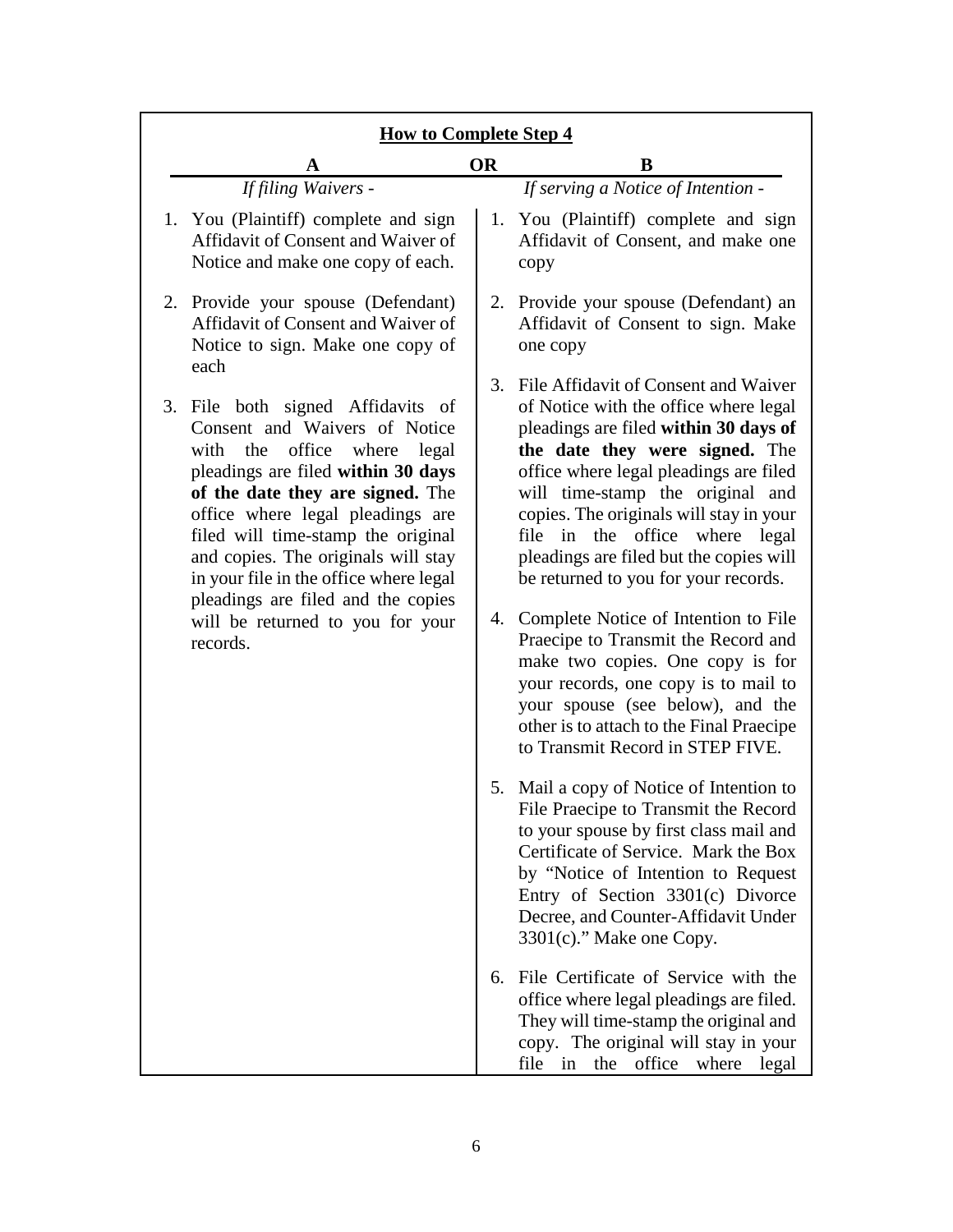| pleadings are filed, and the copy will<br>be returned to you for your records.                                 |
|----------------------------------------------------------------------------------------------------------------|
| 7. Wait 20 days from the date of service<br>of Notice of Intention to File Praecipe<br>to Transmit the Record. |

### **STEP FIVE: Final Praecipe to Transmit Record, Divorce Decree, and any other forms required by your county.**

Upon the filing of both parties' Affidavits of Consent and the other receiving a Notice of Intention to File Praecipe to Transmit the Record Under Section 3301(c)(1) of the Divorce Code, or both parties filing Waivers of Notice, the divorce may be concluded by either party filing with the court a Final Praecipe to Transmit Record. Check your records for the exact dates necessary to complete the form.

Additional forms are also required by the Court, including a proposed Divorce Decree. You must provide the court with self-addressed and stamped envelopes for you and your spouse, in order for the court to mail you a copy of the final divorce decree.

Lastly, check with the Court Administrator's office, office where legal pleadings are filed, or other similar office in the county in which you filed your divorce proceeding to see if your county requires any other documents in order to proceed with your divorce.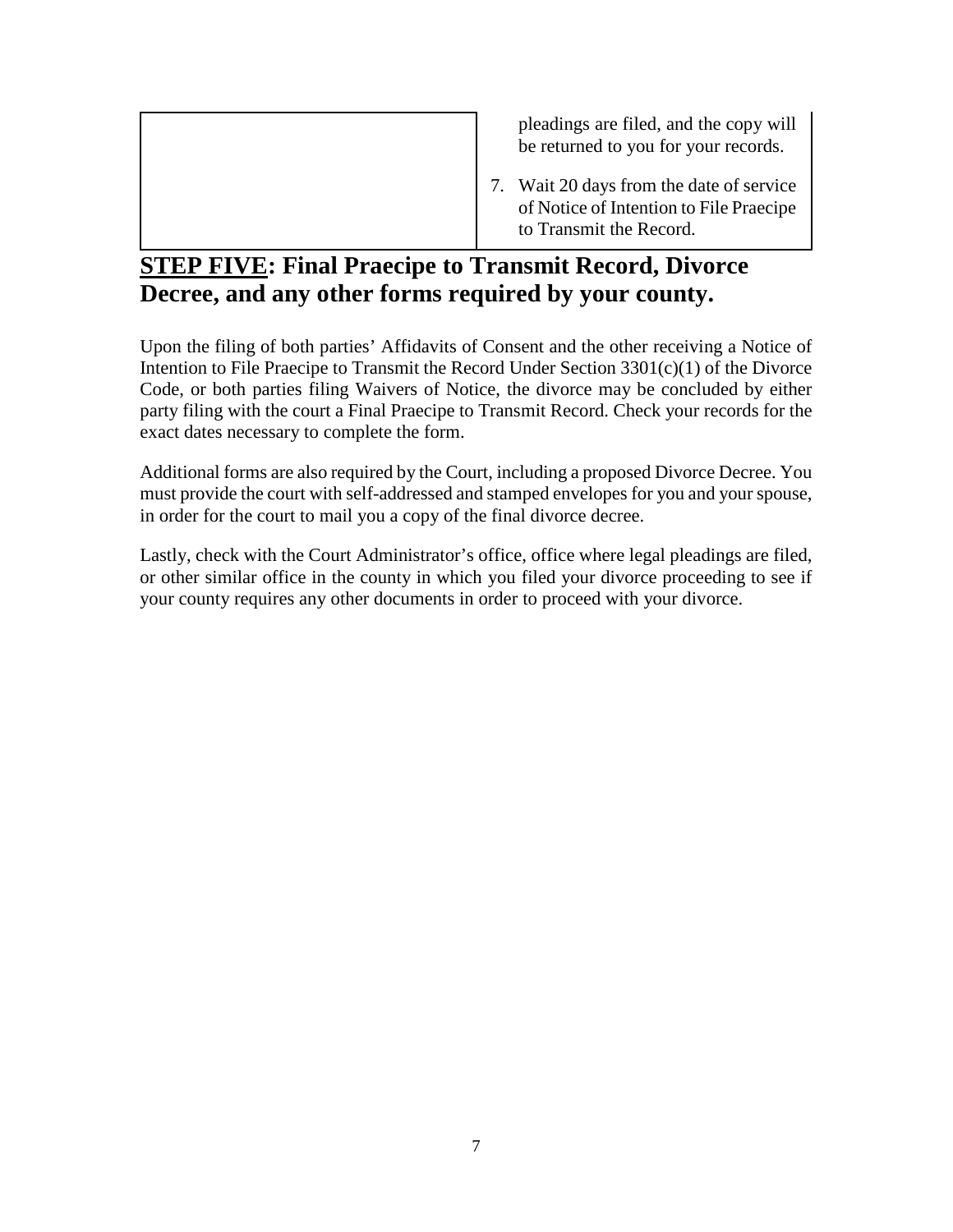| <b>How to Complete Step 5</b>                                                                                                                                                                                                                                                                                                      |                                                                                                                                                                                                                                                                                                                                    |  |  |  |
|------------------------------------------------------------------------------------------------------------------------------------------------------------------------------------------------------------------------------------------------------------------------------------------------------------------------------------|------------------------------------------------------------------------------------------------------------------------------------------------------------------------------------------------------------------------------------------------------------------------------------------------------------------------------------|--|--|--|
| A                                                                                                                                                                                                                                                                                                                                  | <b>OR</b><br>B                                                                                                                                                                                                                                                                                                                     |  |  |  |
| If filing Waivers -                                                                                                                                                                                                                                                                                                                | If serving a Notice of Intention -                                                                                                                                                                                                                                                                                                 |  |  |  |
| 1. Call the Court Administrator's<br>Office in your county to determine<br>if any other documents are required<br>to complete a divorce                                                                                                                                                                                            | the Court Administrator's<br>1. Call<br>Office in your county to determine if<br>any other documents are required to<br>complete a divorce                                                                                                                                                                                         |  |  |  |
| 2. Complete Final Praecipe<br>to<br>Transmit Record and make one<br>copy:                                                                                                                                                                                                                                                          | 2. Complete Final Praecipe to Transmit<br>Record and make one copy:                                                                                                                                                                                                                                                                |  |  |  |
|                                                                                                                                                                                                                                                                                                                                    | Line 1: Check $3301(c)$ .                                                                                                                                                                                                                                                                                                          |  |  |  |
| Line 1: Check $3301(c)$ .<br>Line $2$ : print the date of service and<br>the manner of service (Acceptance,<br>Certified<br>Mail, or<br>Personal<br>Service).                                                                                                                                                                      | Line $2$ : print the date of service and<br>the manner of service (Acceptance,<br>Certified Mail, or Personal Service).<br>Line $3(a)$ : print the dates you and                                                                                                                                                                   |  |  |  |
| Line $3(a)$ : print the dates you and                                                                                                                                                                                                                                                                                              | your spouse signed Affidavits of<br>Consent                                                                                                                                                                                                                                                                                        |  |  |  |
| your spouse signed Affidavits of<br>Consent<br>Line $4$ : print if any claims are                                                                                                                                                                                                                                                  | Line $4$ : print if any claims are<br>pending, and if none, print "no<br>claims pending."                                                                                                                                                                                                                                          |  |  |  |
| pending, and if none, print "no<br>claims pending."                                                                                                                                                                                                                                                                                | Line $5(a)$ : print the date you served<br>Notice of Intention to File Praecipe                                                                                                                                                                                                                                                    |  |  |  |
| Line $5(b)$ : print the date you and<br>your spouse filed Waivers<br>of<br><b>Notice</b>                                                                                                                                                                                                                                           | to Transmit the Record, and attach a<br>copy of the same to the Final<br>Praecipe to Transmit Record.                                                                                                                                                                                                                              |  |  |  |
| 3. Complete Divorce Decree, and any<br>other forms required by your<br>county. Make one copy of each.                                                                                                                                                                                                                              | 3. Complete Divorce Decree, and any<br>other forms required by your county.<br>Make one copy of each.                                                                                                                                                                                                                              |  |  |  |
| 4. File Final Praecipe to Transmit<br>Record and Divorce Decree and<br>any other forms required by your<br>county in the office where legal<br>pleading are filed. That office will<br>time-stamp both the original and<br>your copy. The original stays in the<br>file, and the copy will be returned<br>to you for your records. | 4. File Final Praecipe to Transmit<br>Record and Divorce Decree and any<br>other forms required by your county<br>in the office where legal pleading are<br>filed. That office will time-stamp<br>both the original and your copy. The<br>original stays in the file, and the<br>copy will be returned to you for your<br>records. |  |  |  |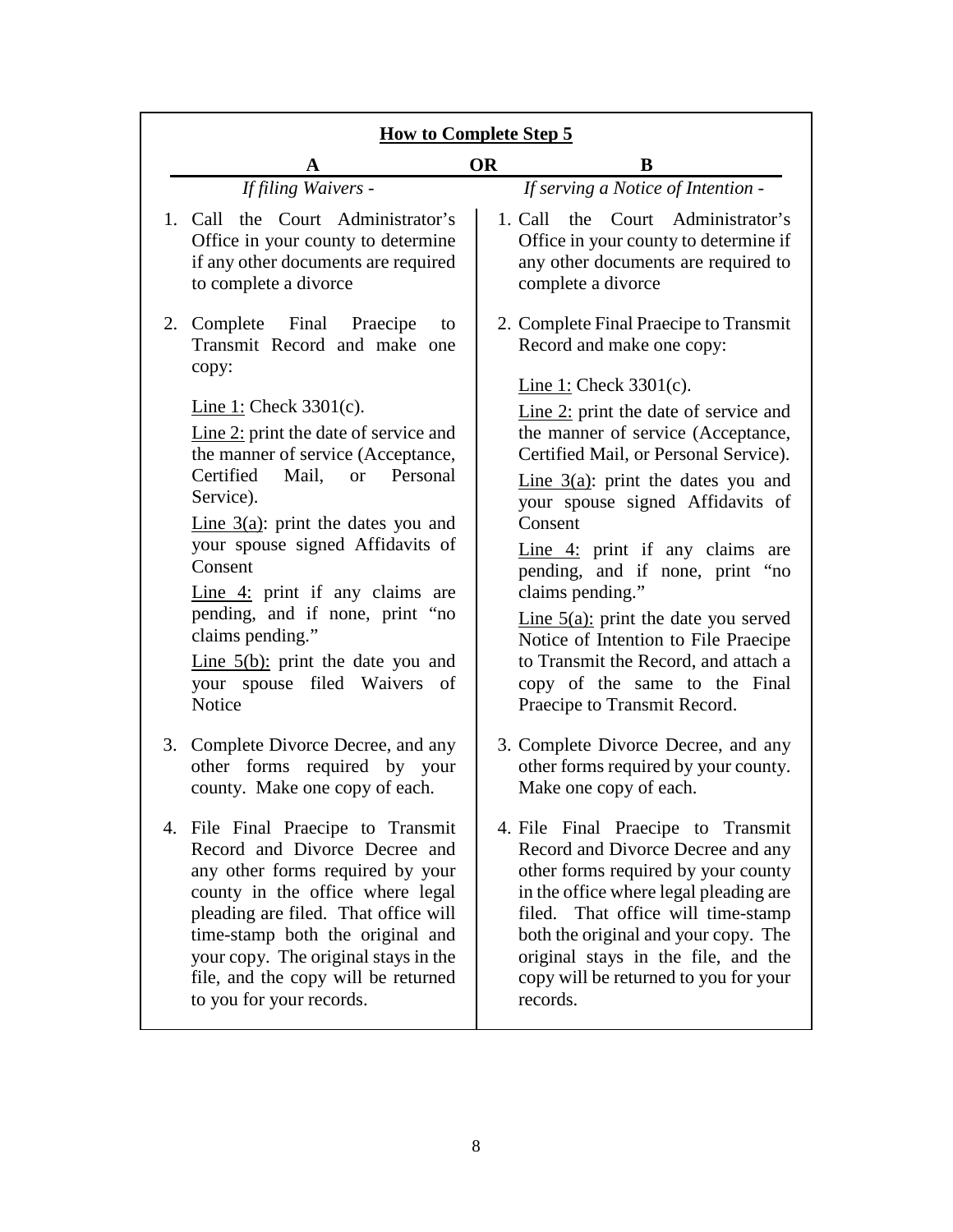### **STEP SIX: Divorce Decree**

The Divorce Decree will be mailed to both parties after filing the above forms, presuming there are no mistakes. If corrections need to be made in the paperwork, a final divorce decree will not be entered until the court has the corrected paperwork. Some courts may contact you if corrections need to be made, and some courts will not, so it is very **important** that all procedures are followed and all forms are filled out correctly the first time!

#### **How to Complete Step 6**

At some point while your divorce proceeding is pending, provide the office where legal pleadings are filed two stamped envelopes, one with your current address and one with your spouse's current address, so that the office where legal pleadings are filed can mail copies of your Divorce Decree once it is granted.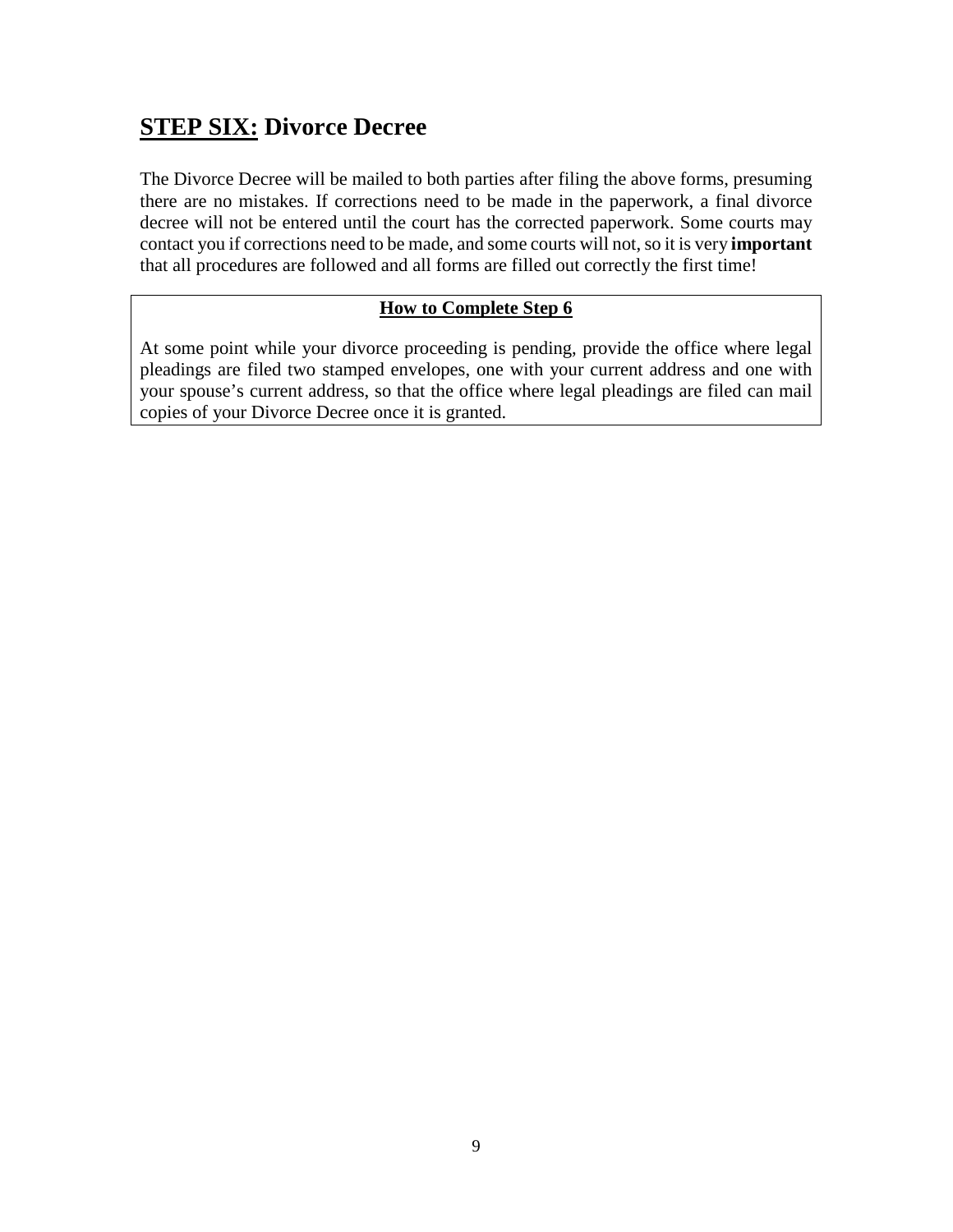### **HOW TO PROCEED WITH A 3301 (c)(2) PRESUMED CONSENT DIVORCE:**

### **STEP THREE: Wait 90 Days from the Date the Notice to Defend and Divorce Complaint were Served.**

The Pennsylvania Rules of Civil Procedure require you to wait ninety (90) days from the service of the Complaint before filing the consent form.

#### How to Complete Step 3

You must wait ninety (90) calendar days from the date the Notice to Defend and Divorce Complaint is served (see Step Two). The date Defendant is served is Day 1 of 90.

It is vital that you complete service of Notice to Defend and Divorce Complaint, you must wait ninety (90) days before you can file the 3301 (c)(1) Affidavit of Consent.

### **STEP FOUR: Affidavit of Consent, Affidavit to Establish Presumption of Consent Under Section 3301(c)(2) of the Divorce Code**

Affidavit of Consent: After ninety (90) days have passed from the date the Complaint was served upon your spouse, you may file an Affidavit of Consent, declaring that you consent to the divorce. The Affidavit of Consent must be filed within thirty (30) days after it is signed and dated. If you do not filed the Affidavit of Consent within thirty days of the date it was signed, the Affidavit must be re-signed and re-filed.

Affidavit to Establish Presumption of Consent Under Section 3301(c)(2) of the Divorce Code: You must also fill out and file an Affidavit to Establish Presumption of Consent Under Section 3301 (c)(2) of the Divorce Code.

**STEP FIVE: Service of Affidavit of Consent, Affidavit to Establish Presumption of Consent Under Section 3301(c)(2) of the Divorce Code, and Counter-Affidavit Under Section 301(c)(2) of the Divorce Code.**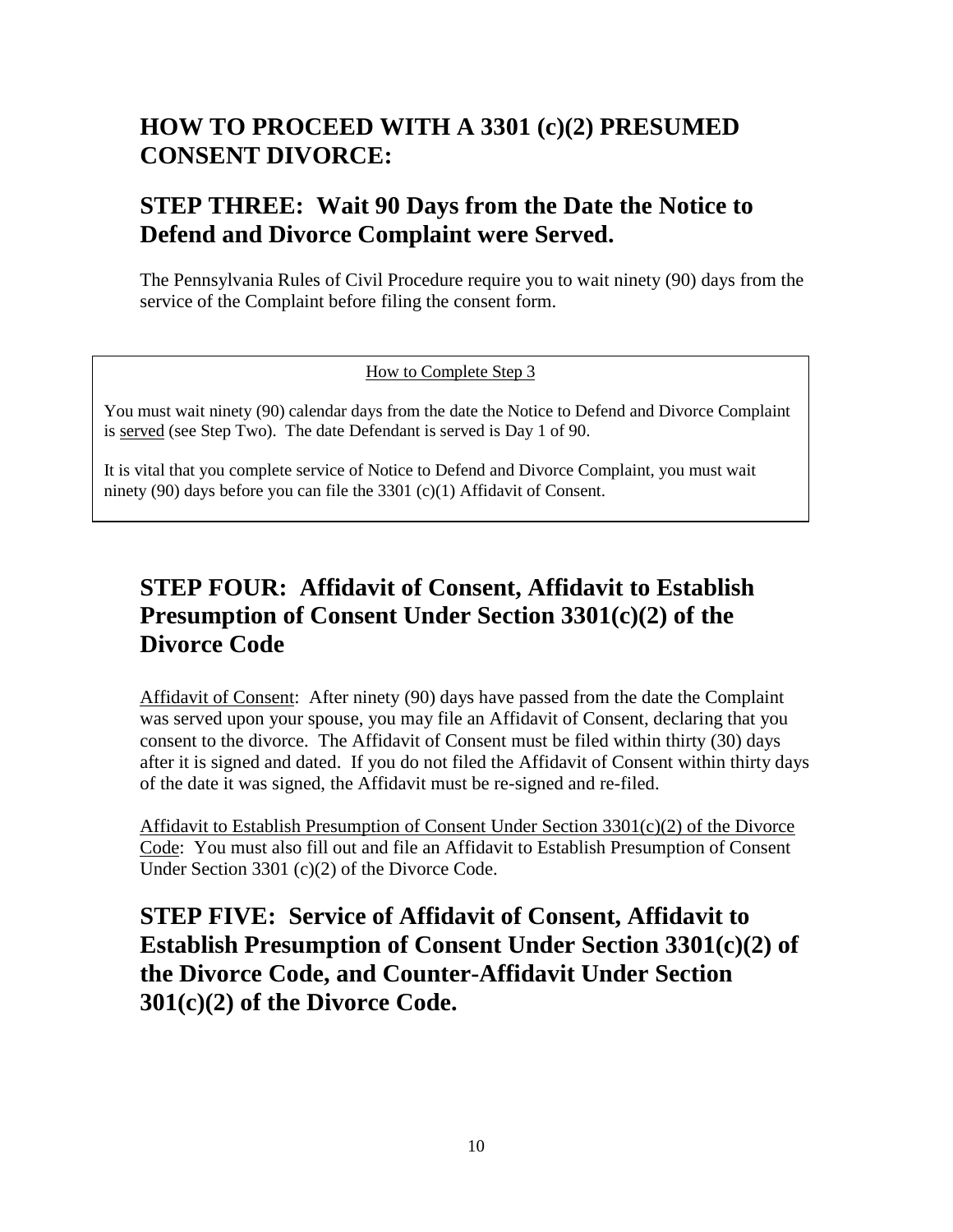After you file the Affidavit of Consent and Affidavit to Establish Presumption of Consent Under Section 3301(c)(2) of the Divorce Code, you must serve these documents, along with a blank Counter-Affidavit Under Section 3301(c)(2) of the Divorce Code on your spouse.

#### **How to complete Step 5**

1. Decide how you are going to serve the other party. Next, determine which form you will need, fill in the caption exactly as it appears on Notice to Defend and Divorce Complaint, and follow the following instructions:

Form 3a: Acceptance of Service - Give the other party Notice to Defend and Divorce Complaint. After being given Notice to Defend and Divorce Complaint, the other party signs the Affidavit of Acceptance of Service, Form 3a, stating that he/she has received a copy of Notice to Defend and Divorce Complaint.

-OR-

**Form 3b: Service by Mail -** Mail Notice to Defend and Divorce Complaint to the other party by regular and certified mail, return receipt requested, restricted delivery (the post office can assist you in mailing a document by certified mail). You must complete the Affidavit of Service by Mail, Form 3b, stating that you have mailed your spouse the required forms by certified mail. You must also attach the green card receipt received from the post office (make a photocopy of this green card for your records, and file the original by attaching it to Form 3b). If the certified mail is returned unclaimed, another form of service must be used.

-OR-

**Form 3c: Personal Service** – An adult, other than you, a relative of yours, or an employee, co-worker of yours, may personally hand Notice to Defend and Divorce Complaint to the other party (such as the Sheriff, private courier service, or any reliable third party). The person who hands the papers to your spouse must sign a completed Affidavit of Service by Personal Service, Form 3c.

### **STEP SIX: Wait twenty (20) days after service of the Affidavit of Consent, Affidavit to Establish Presumption of Consent Under Section 3301 (c)(2) of the Divorce Code, and Counter-Affidavit Under Section 3301(c)(2) of the Divorce Code.**

Notice of Intention OR Waiver of Notice: Twenty days after serving the documents in Step 5, either party could mail the other party the Notice of Intention to File the Praecipe to Transmit Record Under Section 3301(c)(2) or Section 3301 (d) of the Divorce Code. If both parties sign and file Waivers of Notice, then either party may immediately file a Praecipe to Transmit Record and have the file go to a Judge. However, if one party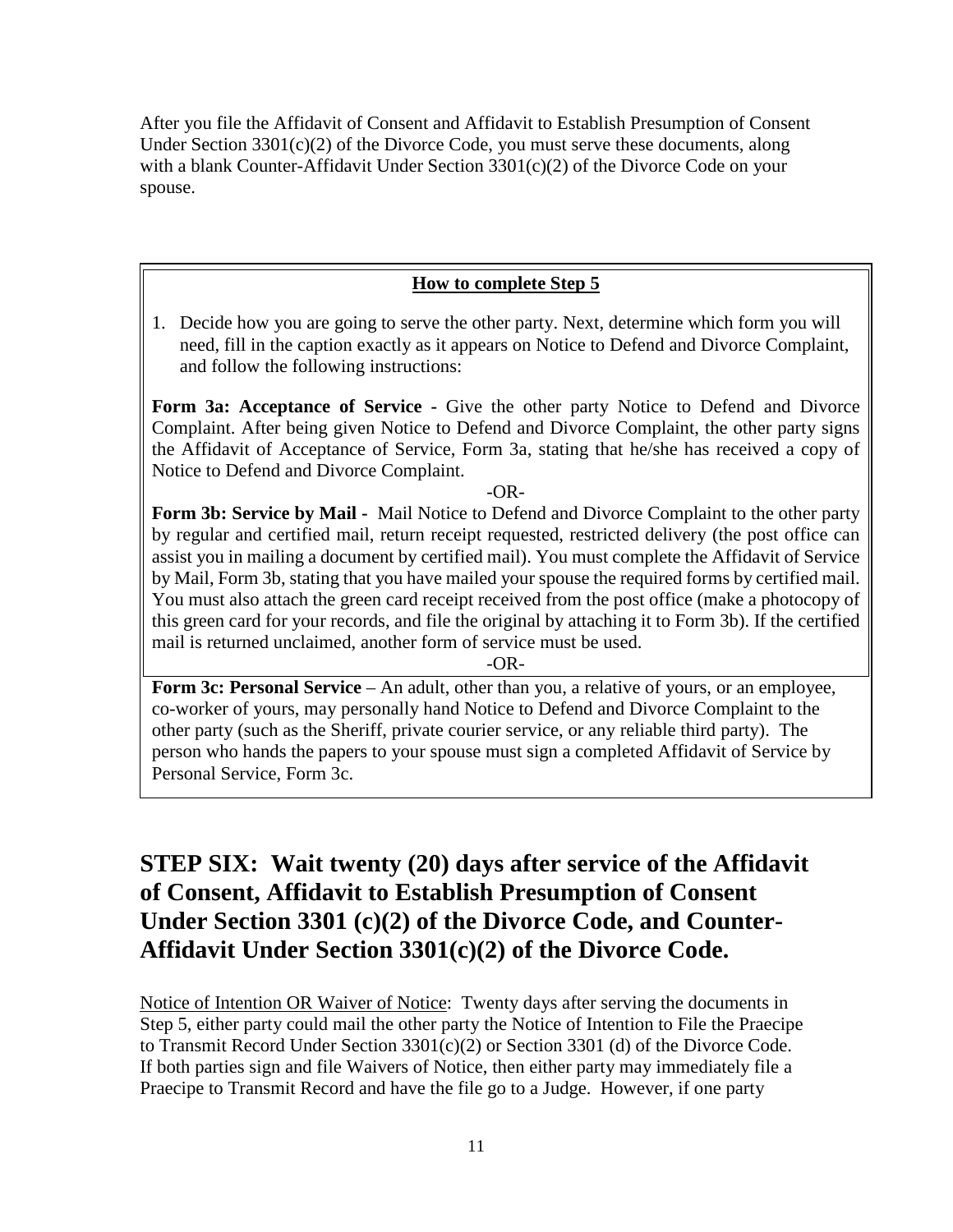mailed the other party a Notice of Intention to File the Praecipe to Transmit the Record Under Section 3301(c)(2) or Section 33301(d) of the Divorce Code, then twenty (20) days must pass before you may file the Praecipe to Transmit Record.

### **STEP SEVEN: Praecipe to Transmit Record, Divorce Decree and any other form required by your county.**

After filing Waivers of Notice or one party sending the other party the Notice of Intention to File the Praecipe to Transmit Record, the divorce may be concluded by either party filing with the court a Praecipe to Transmit Record. Check your records for the exact dates necessary to complete the form.

Additional forms are also required by the Court, including a proposed Divorce Decree. You must provide the court with a self-addressed and stamped envelopes for you and your spouse, in order for the court to mail a copy of the final divorce decree.

Lastly, check with the Court Administrator's Office, office where legal proceedings are filed, or other similar office in the county in which you filed your divorce proceeding to see if your county requires any other documents in order to proceed with your divorce.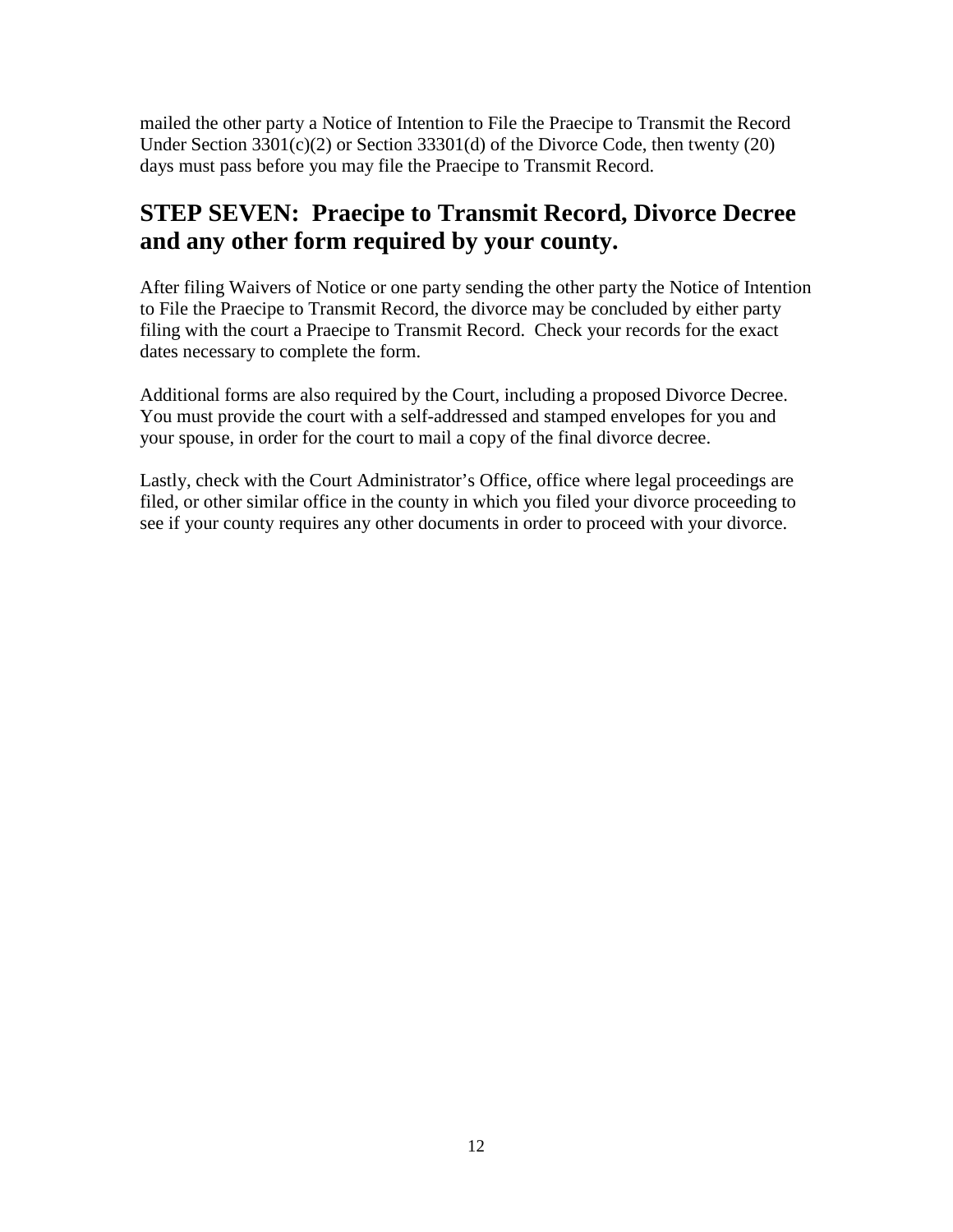### **HOW TO PROCEED WITH A 3301(d) NON-CONSENT DIVORCE:**

### **STEP THREE: \*Wait the applicable time period.**

The Pennsylvania Rules of Civil Procedure require the parties to be separated for the applicable time of separation before proceeding with a non-consent no-fault divorce.

#### **\*APPLICABLE TIME OF SEPARATION:**

If the period of separation from your spouse began on or after December 5, 2016, you will need to be living separate and apart from your spouse for a period of **ONE YEAR**, before filing your complaint in divorce.

If the period of separation from your spouse began before December 5, 2016, you are required to be living separate and apart from your spouse for a period of **TWO YEARS**, before filing your complaint in divorce.

The previous requirement of the two year separation was amended by the Pennsylvania General Assembly in 2016, reducing the separation time requirement to one year after the effective date (December 5, 2016 of the new law.

**IF THE PARTIES WERE SEPARATED FOR A TIME PERIOD BEFORE THE FILING OF THE COMPLAINT, THAT TIME IN INCLUDED IN THE APPLICABLE TIME OF SEPARATION REQUIREMENT. THEREFORE, IF YOU HAVE ALREADY BEEN SEPARATED FOR THE APPLICABLE TIME PERIOD AS DEFINED ABOVE WHEN YOU INITIALLY FILED, YOU MAY PROCEED WITH A 3301(d) DIVORCE IMMEDIATELY AFTER FILING AND SERVING THE NOTICE TO DEFEND AND DIVORCE COMPLAINT.**

**STEP FOUR: Affidavit Under 3301(d) of the Divorce Code, Notice of Intention to Request Entry of Section 3301(d) Divorce Decree and Counter-Affidavit, Affidavit of Non-Military Service.**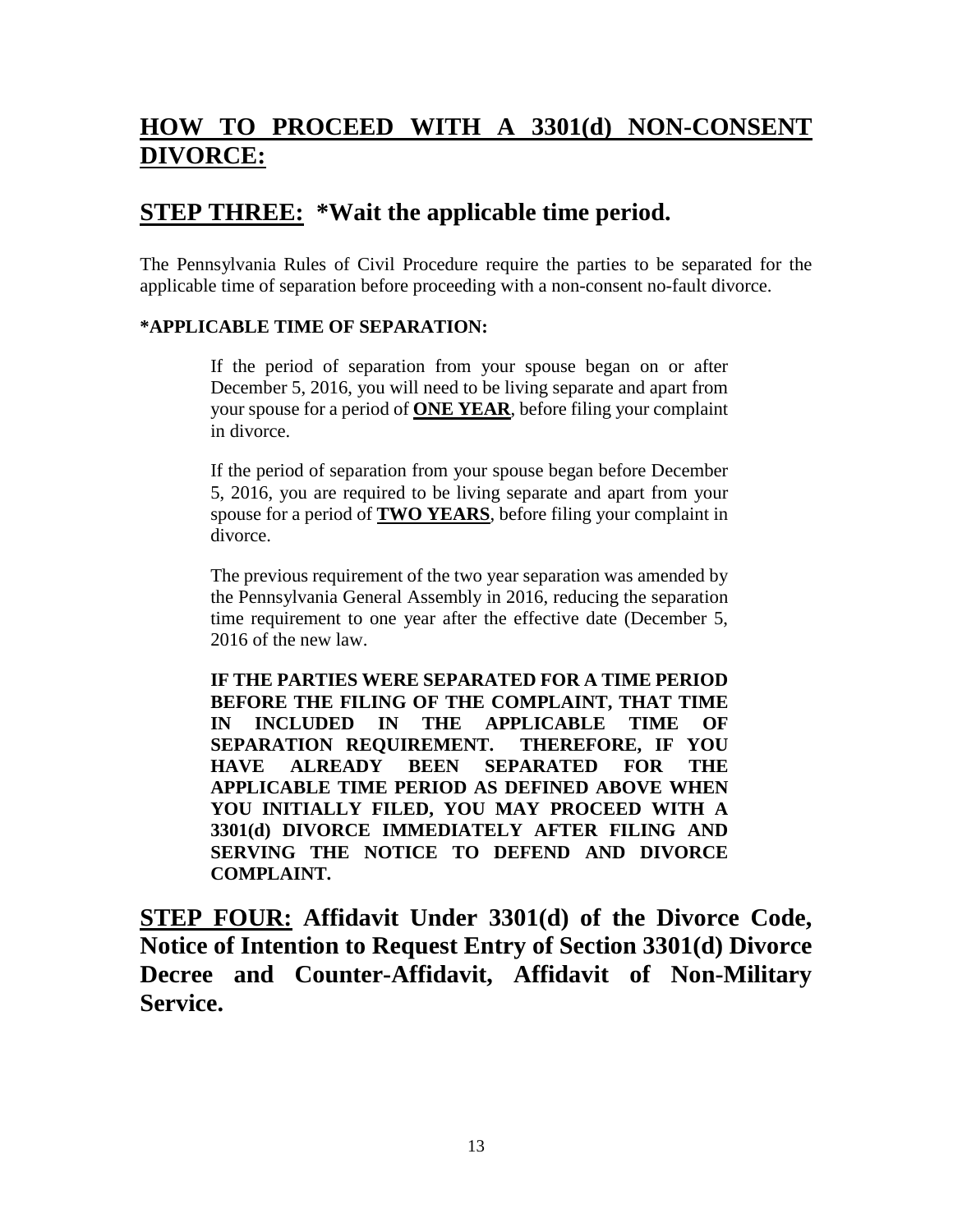General Information: Once the parties have been separated for the applicable time period, either party may sign and file an Affidavit Under Section 3301(d) of the Divorce Code) stating that the parties have in fact been separated for the applicable time period. Once the parties have been separated for the applicable time period and you have filed an Affidavit stating that you have been separated for the applicable time period, then a divorce may be entered after notice is given to the other party. In addition to filing and serving the Affidavit Under Section 3301(d) of the Divorce Code, with a blank Counter-Affidvait Under Section 3301 (d) of the Divorce Code. You must also serve the other party with a Notice of Intention to File the Praecipe to Transmit Record Under Section 3301 (c)(2) or Section 3301 (d) of the Divorce Code in order for them to have the opportunity to oppose the divorce or raise claims if they choose to do so. If the other party does not oppose the divorce and does not wish to raise additional claims, they do not need to take any action on the Counter-Affidavit. If this is the case, a Divorce Decree may be issued after filing the Praecipe to Transmit Record. Lastly, you cannot obtain a 3301(d) divorce against an unrepresented Defendant if he/she is in the military. Therefore, if your spouse is not represented by counsel, you must also sign and file an Affidavit of Non-Military Service.

#### **How to Complete Step 4**

- 1. Complete and sign Counter-Affidavit and Notice of Intention to File Praecipe to Transmit Record and make two copies of each.
- 2. If your spouse is not represented by counsel and is not in the military, then also complete and sign Affidavit of Non-Military Service. Make two copies.
- 3. File only Counter-Affidavit, and if applicable, Affidavit of Non-Military Service (the original of Notice of Intention to File Praecipe to Transmit Record will be served without filing, and a copy will be filed in the future). The originals stay in the office where legal pleadings are filed, and the copies are returned to you for your records.

### **STEP FIVE: Service of the Affidavit Under 3301(d) of the Divorce Code, Notice of Intention to Request Entry of Section 3301(d) Divorce Decree with Counter-Affidavit, and Affidavit of Non-Military Service.**

A 3301(d) divorce cannot be completed without proper service of all the required forms. Because the other party's consent is not required in order for a divorce to be entered against them, it is especially important that all service procedures are strictly followed.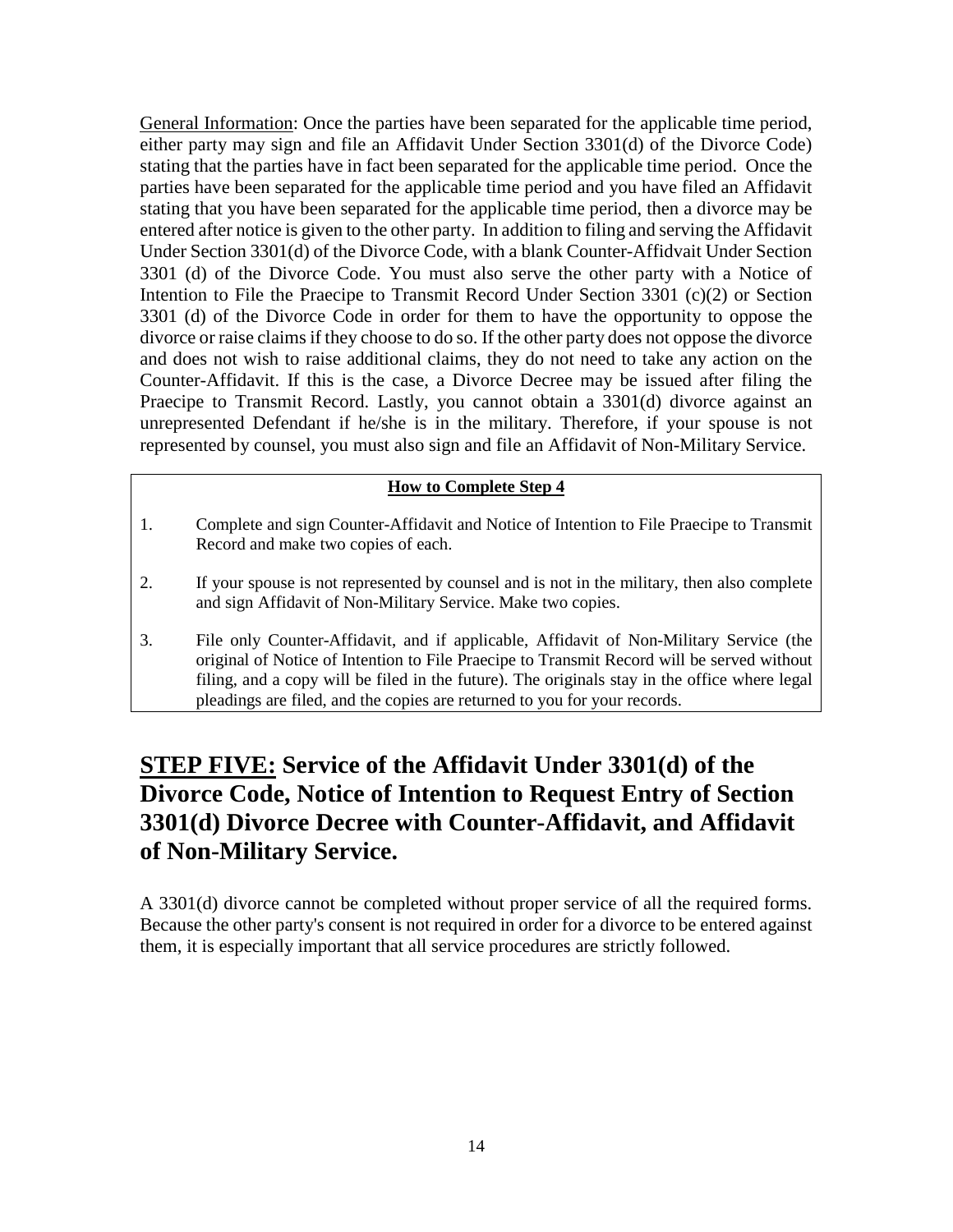#### **How to Complete Step 5**

- 1. Mail the original Notice of Intention to File Praecipe to Transmit Record, a copy of Counter-Affidavit, and, if applicable, a copy of Affidavit of Non-Military Service by first class mail to your spouse.
- 2. Complete Certificate of Service and mark the appropriate boxes for the documents you have mailed to your spouse. Make one copy of the Certificate of Service.
- 3. File Certificate of Service. The office where legal pleadings are filed will time-stamp the original and copy. The original stays in your file, and the copy is returned to you for your records.

### **STEP SIX: Wait 20 days after service of the Affidavit Under Section 3301 (d) of the Divorce Code with blank Counter-Affidavit Under Section 3301 (d) of the Divorce Code.**

Twenty (20) days after serving the Affidavit under Section 3301(d) of the Divorce Code with blank Counter-Affidavit, serve the Notice of Intention to File the Praecipe to Transmit Record Under Section 3301 (c)(2) or Section 3301 (d) of the Divorce Code or file Waivers of the Notice of Intent.

General Information: The Pennsylvania Rules of Civil Procedure require that twenty (20) days elapse between serving the Notice of Intention to File the Praecipe to Transmit Record Under Section 3301(c)(2) or Section 3301 (d) of the Divorce Code and filing the Praecipe to Transmit Record.

### **STEP SEVEN: Praecipe to Transmit Record, Divorce Decree, and any other forms required by your county.**

Upon the proper service of the above mentioned documents, the divorce may be concluded by either party filing with the court a Final Praecipe to Transmit Record. Attach a copy of the Notice of Intention to File the Praecipe to Transmit Record Under Section 3301 (c)(2) or Section 3301 (d) of the Divorce Code. Check your records for the exact dates necessary to complete the form. Reminder: The date of execution is the date the form was signed. The date of the time-stamp is the date the form was filed

Additional forms are also required by the Court, including a proposed Divorce Decree. You must provide the court with self-addressed and stamped envelopes for you and your spouse in order for the court to mail you a copy of final divorce decree.

Other forms not mentioned or provided by these forms and instructions may also be required in order to proceed with your divorce. Check with the Court Administrator's Office, office where legal pleadings are filed or the other similar office in the county in which you filed your divorced proceeding to see if your county requires any other documents.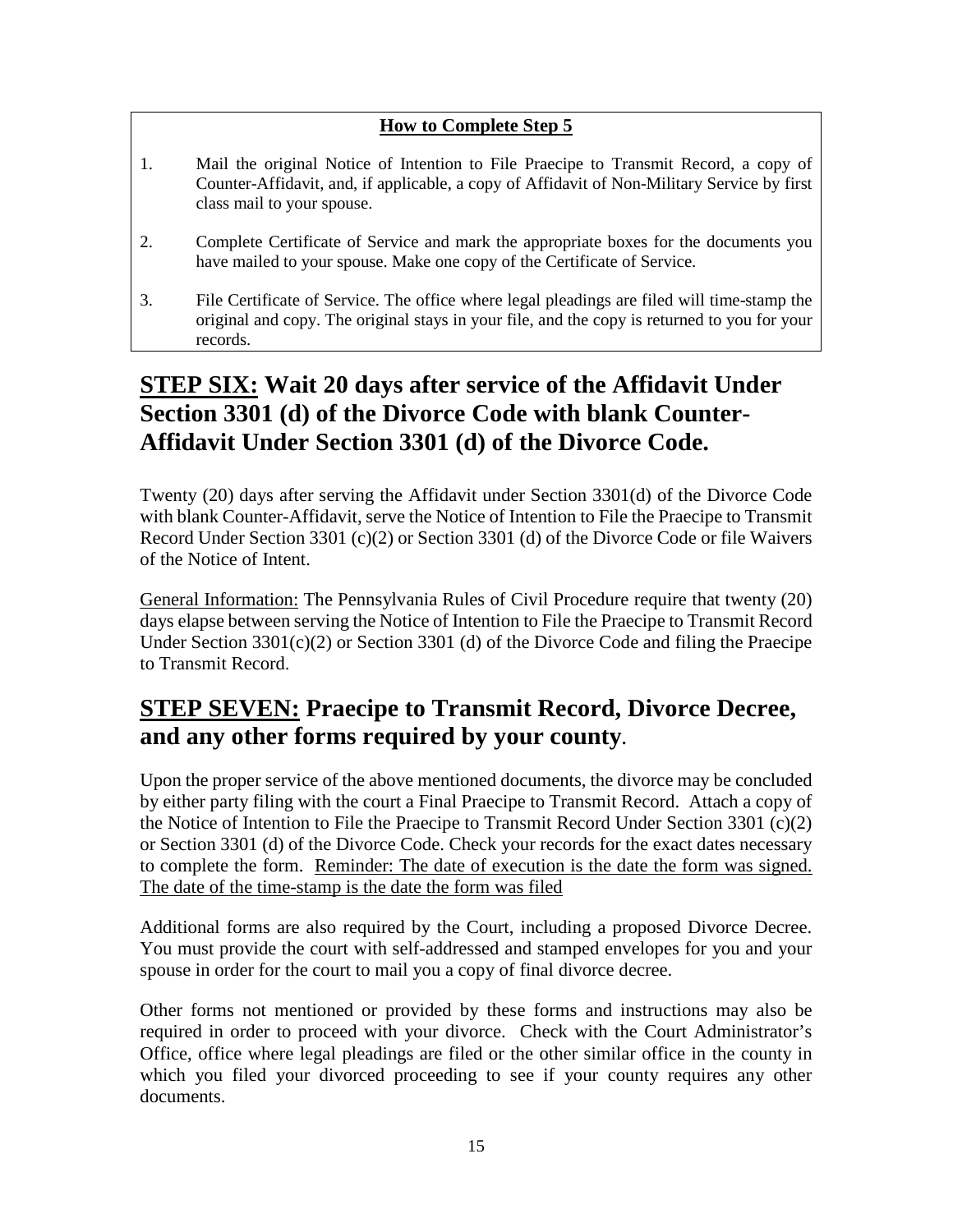#### **How to Complete Step 7**

- 1. Call the Court Administrator's Office in your county to determine if your county requires any documents not herein mentioned or provided to complete a divorce.
- 2. Complete Final Praecipe to Transmit Record and make one copy: Line 1: 3301(d). Line 2: print the date of service and the manner of service (Acceptance, Certified Mail, or Personal Service). Line 3(b): print the date you signed Counter-Affidavit and then the date you served Counter-Affidavit with blank Counter-Affidavit Under Section 3301 (d) of the Divorce Code (the date on the Certificate of Service). Line 4: print if any claims are pending, and if none, print "no claims pending." Line 5(a): print the date you served Notice of Intention and blank Counter- Affidavit, and attach a copy of same to Final Praecipe to Transmit Record; OR Line 5(b): print the date the Waivers of Notice were filed.
- 3. Complete Divorce Decree, and any other forms required by your county. Make one copy of each.
- 4. File Final Praecipe to Transmit Record and Divorce Decree and any other forms required by your county in the office where legal pleadings are filed. The office where legal pleadings are filed will time-stamp both the originals and your copies. The originals stay in the file, and the copies will be returned to you for your records.

### **STEP EIGHT: Divorce Decree**

The Divorce Decree will be mailed to both parties after filing the above forms, presuming there are no mistakes. If corrections need to be made to the paperwork, a final divorce decree will not be entered until the court has the corrected paperwork. Some courts may contact you if corrections need to be made, and some courts will not, so it is **very important** that all procedures are followed and all forms are filled out correctly the first time!

#### **How to Complete Step 8**

At some point while your divorce is pending, provide the office where legal pleadings are filed two stamped envelopes, one with your current address and one with your spouse's current address, so that the office where legal pleadings are filed can mail copies of your Divorce Decree once it is granted.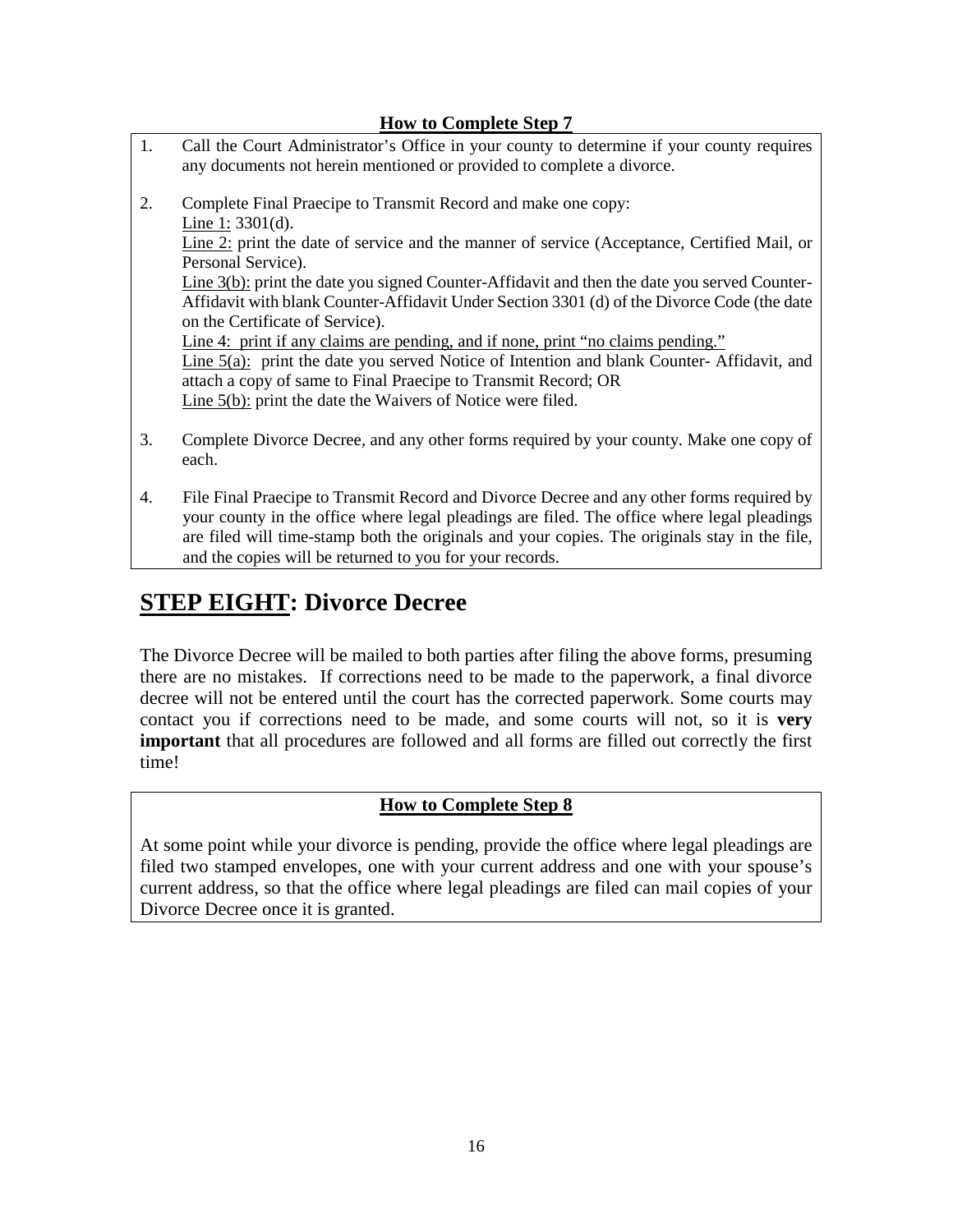# **OPTIONAL FORMS**

### **HOW DO I REQUEST TO PROCEED IN FORMA PAUPERIS (AND NOT PAY FILING FEES)?:**

If you think you meet the income requirements to proceed *in forma pauperis* (IFP) and be excused from paying any costs related to your litigation, then you can request that the Court excuse you from paying filing fees. In order to ask for IFP status, you must file a "Petition to Proceed In Forma Pauperis and Affidavit" and a "Verification" with Court, in which you give the judge detailed information about your financial situation. You should fill out, sign, and date the Petition to Proceed In Forma Pauperis and Affidavit and the Verification and submit them -- along with the blank order -- to the, Court Administrator's Office, office where legal pleadings are filed, or other similar office to determine how to have the order signed by a judge. Complete the caption exactly as it appears on all the pleadings in your case. Make sure that the financial information is complete and accurate, or your petition will be denied. You should keep a copy of your IFP request for yourself. If the Judge grants your request, show a copy of your IFP order to the office where legal pleadings are filed every time you file something in your case. You do have the right to appeal the judge's decision, but an appeal can be complicated and having an attorney may be necessary.

#### *Note: If granted IFP status, that status only applies to YOU, not to the other party in the case. If your spouse also wishes to be excused from paying any court costs or filing fees, he/she must submit his/her own IFP request.*

#### **How to Request to Proceed In Forma Pauperis (IFP)**

Contact your Court Administrator's Office for blank copy of the Petition.